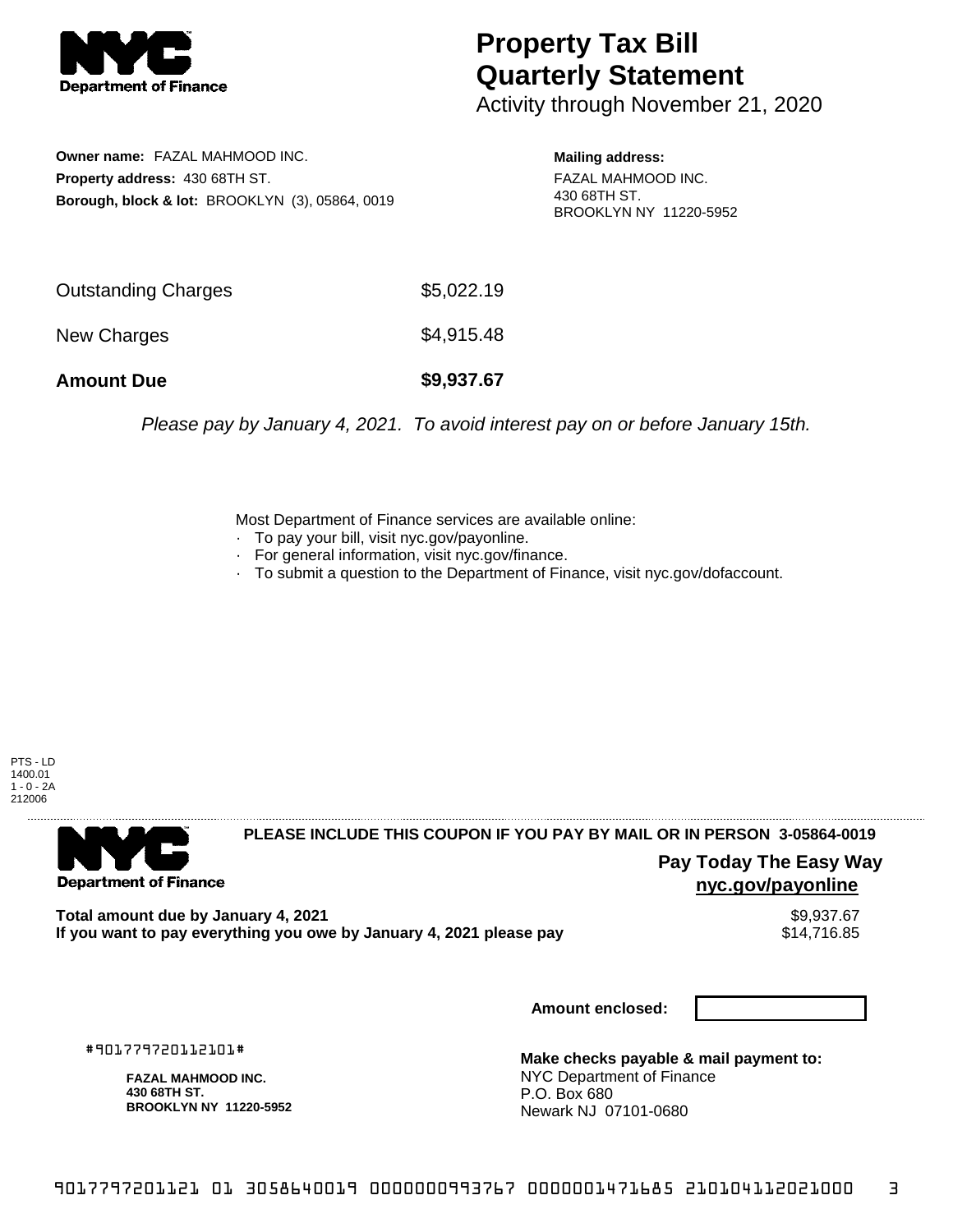

| <b>Previous Charges</b>                                                                                                                                             |                               |                                   |                           | Amount                   |
|---------------------------------------------------------------------------------------------------------------------------------------------------------------------|-------------------------------|-----------------------------------|---------------------------|--------------------------|
| Total previous charges including interest and payments                                                                                                              |                               |                                   | \$5,022.19                |                          |
| <b>Current Charges</b>                                                                                                                                              | <b>Activity Date</b>          | <b>Due Date</b>                   |                           | Amount                   |
| Finance-Property Tax<br><b>Adopted Tax Rate</b>                                                                                                                     |                               | 01/01/2021                        |                           | \$4,959.30<br>$$-163.82$ |
| <b>Rent Stabilization</b>                                                                                                                                           | # Apts                        |                                   | <b>RS</b> fee identifiers |                          |
| <b>Rent Stabilization Fee- Chg</b>                                                                                                                                  | 6                             | 01/01/2021                        | 37047200                  | \$120.00                 |
| <b>Total current charges</b>                                                                                                                                        |                               |                                   |                           | \$4,915.48               |
| <b>Tax Year Charges Remaining</b>                                                                                                                                   | <b>Activity Date Due Date</b> |                                   |                           | Amount                   |
| Finance-Property Tax<br><b>Adopted Tax Rate</b>                                                                                                                     |                               | 04/01/2021                        |                           | \$4,959.30<br>$$-163.82$ |
| Total tax year charges remaining                                                                                                                                    |                               |                                   |                           | \$4,795.48               |
| If you want to pay everything you owe by January 4, 2021 please pay                                                                                                 |                               |                                   |                           | \$14,716.85              |
| If you pay everything you owe by January 4, 2021, you would save:                                                                                                   |                               |                                   |                           | \$16.30                  |
| How We Calculated Your Property Tax For July 1, 2020 Through June 30, 2021                                                                                          |                               |                                   |                           |                          |
|                                                                                                                                                                     |                               | Overall                           |                           |                          |
| Tax class 2A - 4-6 Unit Residential Rental Bldg                                                                                                                     |                               | <b>Tax Rate</b>                   |                           |                          |
| Original tax rate billed                                                                                                                                            |                               | 12.4730%                          |                           |                          |
|                                                                                                                                                                     |                               |                                   |                           |                          |
| New Tax rate<br>Estimated Market Value \$1,034,000                                                                                                                  |                               | 12.2670%                          |                           |                          |
|                                                                                                                                                                     |                               |                                   |                           |                          |
|                                                                                                                                                                     |                               |                                   |                           | <b>Taxes</b>             |
|                                                                                                                                                                     |                               | \$159,041<br>\$159,041 x 12.2670% |                           |                          |
|                                                                                                                                                                     |                               | \$19,509.56                       |                           | \$19,509.56              |
|                                                                                                                                                                     |                               |                                   |                           | \$19,509.56              |
| <b>Billable Assessed Value</b><br><b>Taxable Value</b><br><b>Tax Before Abatements and STAR</b><br>Annual property tax<br>Original property tax billed in June 2020 |                               |                                   |                           | \$19,837.20              |

## **Home banking payment instructions:**

- 1. **Log** into your bank or online bill pay website.
- 2. **Add** the new payee: NYC DOF Property Tax. Enter your account number, which is your boro, block and lot, as it appears here: 3-05864-0019 . You may also need to enter the address for the Department of Finance. The address is P.O. Box 680, Newark NJ 07101-0680.
- 3. **Schedule** your online payment using your checking or savings account.

## **Did Your Mailing Address Change?**

If so, please visit us at **nyc.gov/changemailingaddress** or call **311.**

When you provide a check as payment, you authorize us either to use information from your check to make a one-time electronic fund transfer from your account or to process the payment as a check transaction.